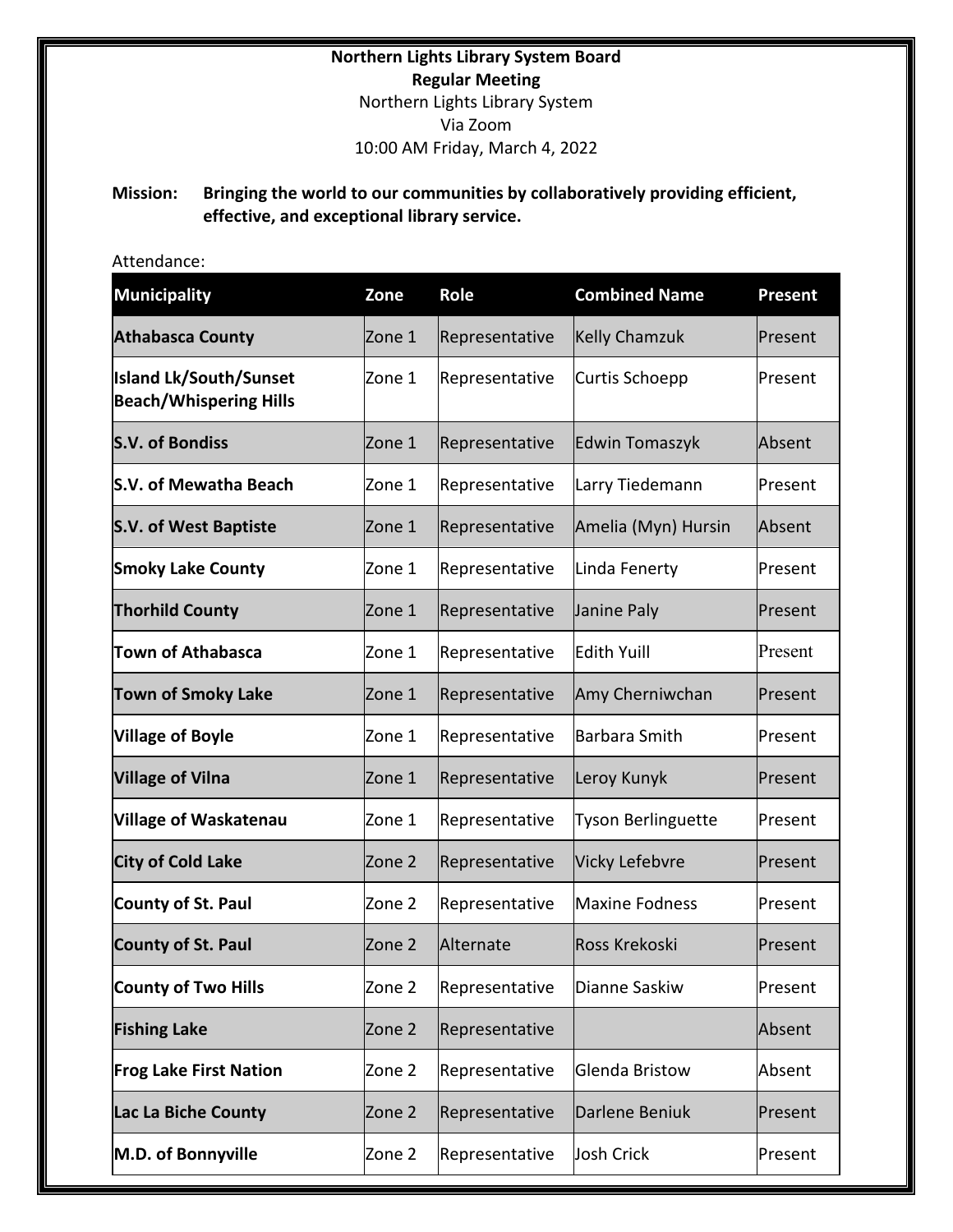| <b>Town of Bonnyville</b>        | Zone 2 | Representative | David Sharun            | Present  |
|----------------------------------|--------|----------------|-------------------------|----------|
| <b>Town of Bonnyville</b>        | Zone 2 | Alternate      | Neil Langridge          | lPresent |
| <b>Town of Elk Point</b>         | Zone 2 | Representative | Wanda Cochrane          | Present  |
| <b>Town of St. Paul</b>          | Zone 2 | Representative | Norm Noel               | Present  |
| Town of St. Paul                 | Zone 2 | Alternate      | Sid Sood                | Present  |
| <b>Town of Two Hills</b>         | Zone 2 | Representative | Keegan Thompson         | Absent   |
| <b>Village of Myrnam</b>         | Zone 2 | Representative | Donna Rudolf            | Present  |
| <b>Beaver County</b>             | Zone 3 | Representative | <b>Barry Bruce</b>      | lPresent |
| <b>Lamont County</b>             | Zone 3 | Representative | Daniel Warawa           | Present  |
| <b>Sturgeon County</b>           | Zone 3 | Representative | <b>Matthew McLennan</b> | Present  |
| <b>Town of Bon Accord</b>        | Zone 3 | Representative | Tanya May               | Present  |
| <b>Town of Bruderheim</b>        | Zone 3 | Representative | Len Falardeau           | Absent   |
| <b>Town of Gibbons</b>           | Zone 3 | Representative | Loraine Berry           | Present  |
| <b>Town of Lamont</b>            | Zone 3 | Representative | Colleen Holowaychuk     | Present  |
| <b>Town of Morinville</b>        | Zone 3 | Representative | Jennifer Anheliger      | Present  |
| <b>Town of Morinville</b>        | Zone 3 | Alternate      | <b>Stephen Dafoe</b>    | Present  |
| Town of Mundare                  | Zone 3 | Representative | Eddie Sheppel           | Present  |
| <b>Town of Redwater</b>          | Zone 3 | Representative | Dwayne Spicer           | Present  |
| <b>Town of Tofield</b>           | Zone 3 | Representative | Harold Conquest         | Absent   |
| <b>Town of Viking</b>            | Zone 3 | Representative | Gary Hafso              | Absent   |
| <b>Village of Andrew</b>         | Zone 3 | Representative | <b>Barry Goertz</b>     | Absent   |
| <b>Village of Holden</b>         | Zone 3 | Representative | <b>Travis Schiewe</b>   | Present  |
| <b>Village of Ryley</b>          | Zone 3 | Representative | <b>Annette Short</b>    | Present  |
| <b>County of Minburn</b>         | Zone 4 | Representative | Joey Nafziger           | Present  |
| <b>County of Vermilion River</b> | Zone 4 | Representative | Leslie Cusack           | Present  |
| M.D. of Wainwright               | Zone 4 | Representative | Robin Leighton          | Present  |
| <b>Town of Vegreville</b>        | Zone 4 | Representative | Taneen Rudyk            | Present  |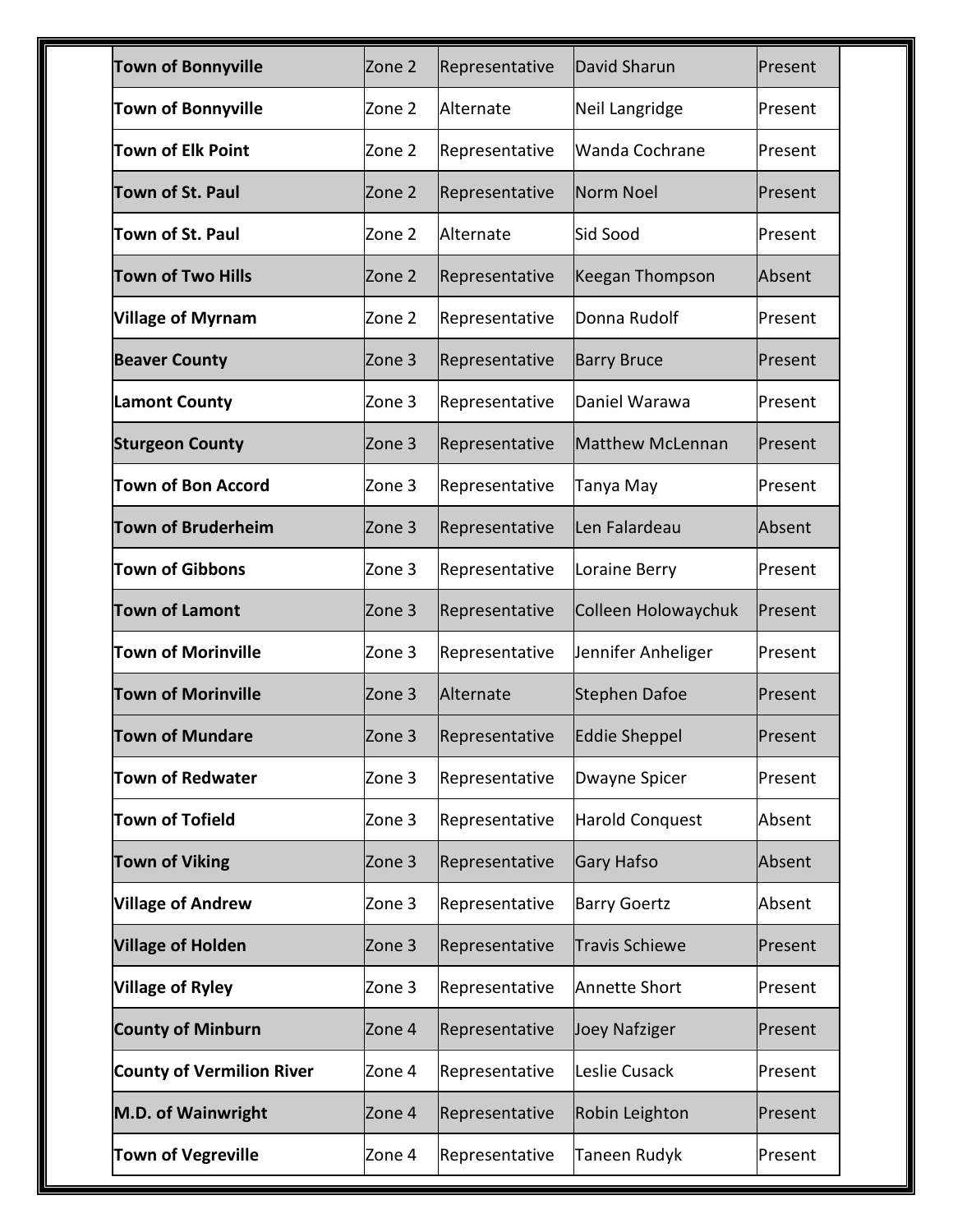| <b>Town of Vermilion</b>          | Zone 4  | Representative | <b>Kirby Whitlock</b>  | Present   |
|-----------------------------------|---------|----------------|------------------------|-----------|
| <b>Town of Wainwright</b>         | Zone 4  | Representative | <b>Rick Fountain</b>   | Present   |
| <b>Village of Chauvin</b>         | lZone 4 | Representative | Sheila Donally         | Present   |
| <b>Village of Edgerton</b>        | Zone 4  | Representative | Jennifer Beattie       | Present   |
| <b>Village of Innisfree</b>       | Zone 4  | Representative | Jennifer Johnson       | Present   |
| Village of Irma                   | Zone 4  | Representative | lBrandon Parsons       | Present   |
| <b>Village of Kitscoty</b>        | lZone 4 | Representative | Daryl Frank            | Absent    |
| <b>Village of Mannville</b>       | Zone 4  | Representative | Shantell Bielesch      | lPresent. |
| <b>Village of Marwayne</b>        | lZone 4 | Representative | <b>Chris Neureuter</b> | Absent    |
| <b>Village of Paradise Valley</b> | Zone 4  | Representative | Mary Arnold            | Present   |

- Representatives Present (representing 57 municipalities)
- Representatives/Municipalities Absent
- Representatives/Municipalities Excused
- Alternates present with their Representatives
- Alternates filling in for their Representatives

Staff: James MacDonald (Executive Director), Terri Hampson (Operation & Finance Manager), Library Managers: Jodi Dahlgren (Wainwright)

10:00 AM 1. Call to order at 10:01am

2.2 Acknowledgement of Treaty 6 and Land of the Metis:

*Northern Lights Library System respectfully acknowledges that the land on which we gather is Treaty 6 territory and a traditional meeting ground and home for many Indigenous Peoples, including Cree, Saulteaux, Niitsitapi (Blackfoot), Métis, and Nakota Sioux Peoples.*

> 3.2 Quorum – confirmed at 9:59am

4.2 Adoption of Agenda *(Poll) M: Loraine Berry moved the adoption of the agenda Carried*

5.2 [Minutes of the](https://nlls-my.sharepoint.com/:b:/g/personal/jmacdonald_nlls_ab_ca/EVQHCmc2KPBChPQtBijqzfEBdzs6lEnvyWBMH1rsqzvfCQ?e=aQBqru) November 2021 NLLS Board meeting *(Poll) M: Dwayne Spicer moved to approve the minutes Carried*

6.2 For Information

6.1. Audit Report – Jeff Alliston, Metrix Group (Poll)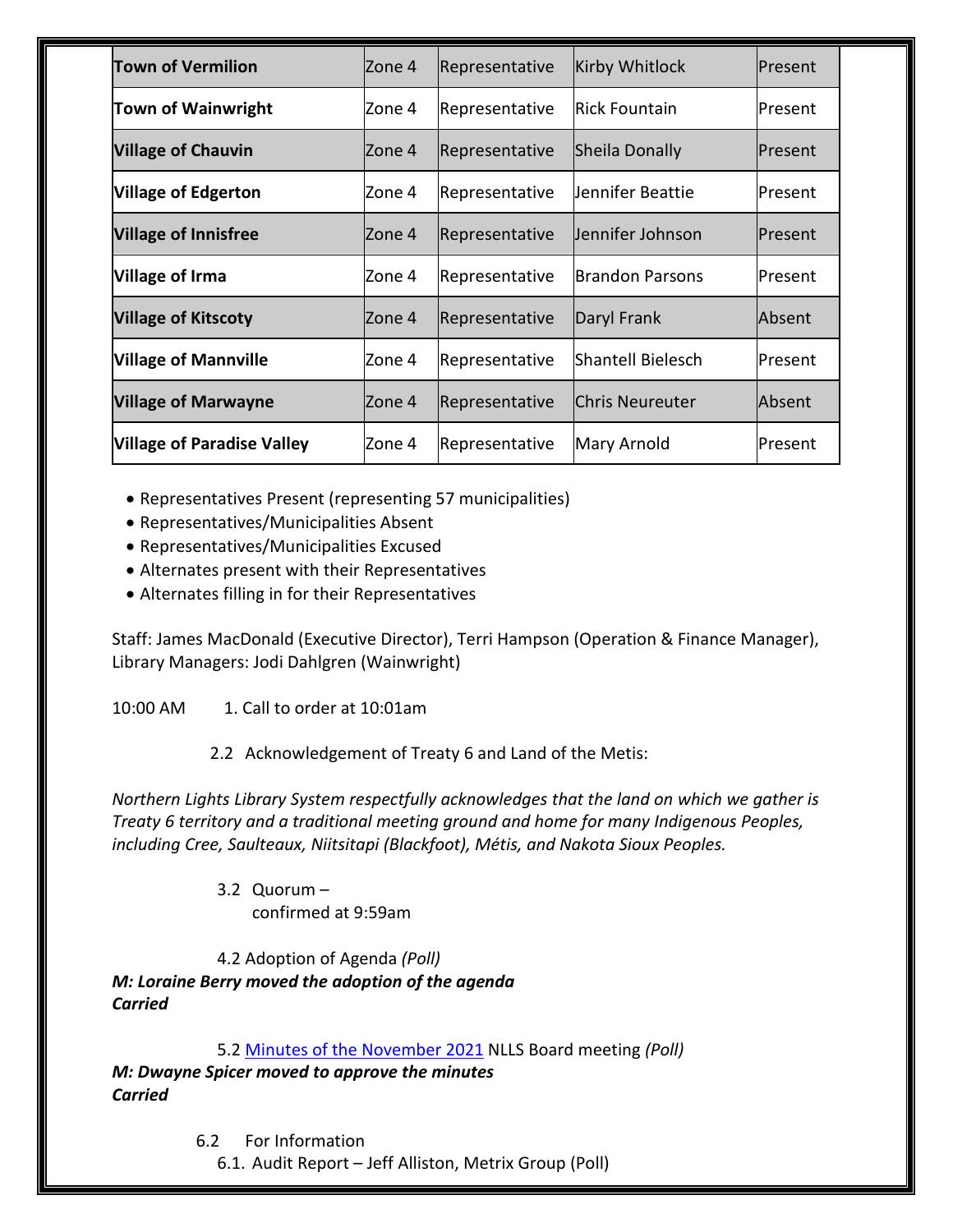**M: Larry Tiedemann moved to accept the auditor's report as presented Carried**

6.2. [Chairperson's Report](https://nlls-my.sharepoint.com/:b:/g/personal/jmacdonald_nlls_ab_ca/ET4pPSQOHBhAuw2HmgdbYoABQG7m9LuRaVUFWGnD8K2Bkw?e=zH70Lc) – Vicky Lefebvre *(Poll)* **M: Barb Smith moved to accept the chair's report as presented. Carried.**

6.3. Library Manager['s Council Report](https://nlls-my.sharepoint.com/:b:/g/personal/jmacdonald_nlls_ab_ca/EWzyKYq8AKJCkO8dNXWh35gBKVeWNYghTcGQMlOOGOQs-g?e=aLtbQC) – Jodi Dahlgren *(Poll)* **M: Jennifer Johnson moved to accept the Library Manager's report as presented. Carried.** 

6.4. [ALTA report](https://nlls-my.sharepoint.com/:b:/g/personal/jmacdonald_nlls_ab_ca/Eag41vo7141Ms6NXAfQkFYQBW9GIV58ITdLPfqH3t-epOw?e=tvww5e) – Jennifer Anheliger *(Poll)* **M: Curtis Schoepp moved to accept the ALTA report as presented. Carried.**

6.5. [Financial Report - Year to Date](https://nlls-my.sharepoint.com/:x:/g/personal/thampson_nlls_ab_ca/EUTVaH4JjF1PuPoKKH7AkHQB52SFYfi2anrKhi-C5WxnbA?e=YrQj5Z) – James MacDonald *(Poll)* **M: Amy Cherniwchan moved to accept the financial report as presented. Carried**



Please join us for "Spark & Ignite", Northern Lights Library System's 2022 Annual Conference! We invite everyone to join us on May 27<sup>th</sup>, which will feature several short, snappy presentations on industry-related topics and a keynote speaker, plus a little entertainment.

- May  $26<sup>th</sup>$  is focused on meetings and training for our member library managers and board chairs
- May  $27<sup>th</sup>$  is the main conference day
- May 28<sup>th</sup> is the annual AGM for the NLLS Board

#### 7. For Decision

7.1 **[2022 Draft Implementation Plan](https://nlls-my.sharepoint.com/:w:/g/personal/jmacdonald_nlls_ab_ca/EdAkpUBZugRBpP8w0WbUMsUBxrt1tkZMeLBB76fQ47pDgg?e=NZsB4O)** *(Poll)*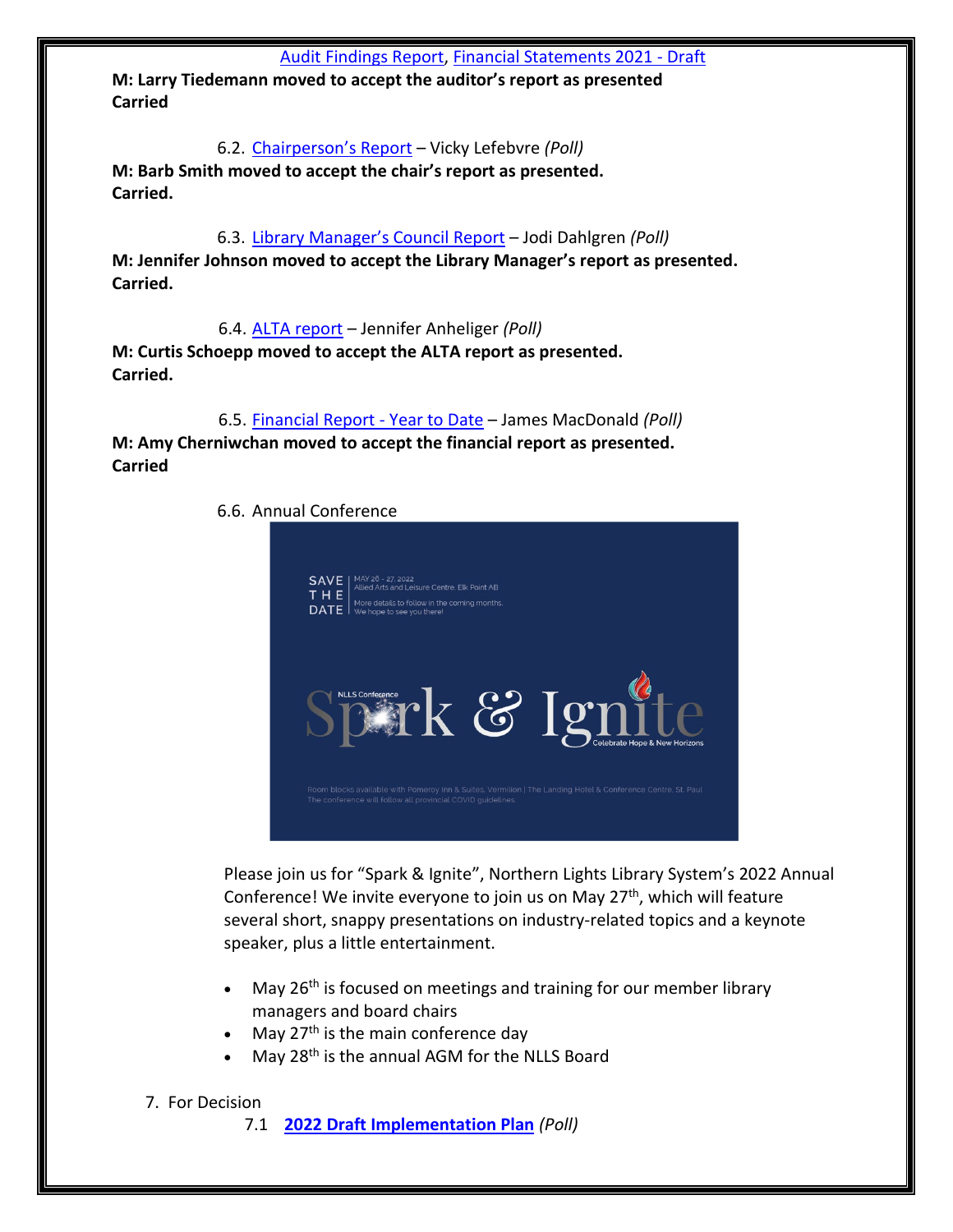**Briefing Note:** The [2021 implementation plan](https://nlls-my.sharepoint.com/:b:/g/personal/jmacdonald_nlls_ab_ca/ESnrl0KldrRMgOEoyoFZXykBoJNUS6hWIzGTj9lXKOHnqg?e=mbC7zP) ran from February 2021 to February 2022. This draft plan represents input from the entire staff and was collaboratively produced by the leadership team.

**M: Loraine Berry moved to accept the 2022 Implementation Plan. Carried.**

> 7.2 New and Updated Policies. *(Poll)* **Briefing Note:**

*Given the size of our board and the lengthy process of development and approval, policies are voted upon at the general board meetings as an omnibus motion. Board members may make a motion to remove 1 or more policies from the omnibus motion for individual vote. Policy changes will not be entertained at the general board meeting. Policies are either accepted or rejected by the general board. Rejected policies are returned to the Policy Committee for further review and work where appropriate.* Updates:

- [Whistleblower Policy](https://nlls-my.sharepoint.com/:w:/g/personal/jmacdonald_nlls_ab_ca/EZ9WWugmD25GiRG1HDaJ4mcB2Aj27WVFsSry3pZmfkKQhg?e=34I4kT)
- [Board Honoraria and Expenses](https://nlls-my.sharepoint.com/:w:/g/personal/jmacdonald_nlls_ab_ca/EeRJAZYNUa1Poz5-oZlQcsgBNsPKziY3l_ChB2cRFkaBlQ?e=EZaKLl)
- [Policy Making](https://nlls-my.sharepoint.com/:w:/g/personal/jmacdonald_nlls_ab_ca/ESjMRXqomMBJlPr-bP7YswcBBSu26gqpQb2KwfnYygg5ow?e=kMCBOx)
- [Role of the Board Chair](https://nlls-my.sharepoint.com/:w:/g/personal/jmacdonald_nlls_ab_ca/EdY7v6Xzz19Hv7XM6h-ihMYBOiiIIi7y1p8sMFvdLax0lA?e=zPXdci)
- [Internet and Computer Usage](https://nlls-my.sharepoint.com/:w:/g/personal/jmacdonald_nlls_ab_ca/EeKe-7inJthKkg0bvdhoctsBFmqClZTEISTGIEnjv-0hvQ?e=sPBfPk)

#### New

- [Book Allotment](https://nlls-my.sharepoint.com/:w:/g/personal/jmacdonald_nlls_ab_ca/EQLt0hu3cv1Ghv6eIpra-fQBZDlXqy261wXHEdhojlTgQw?e=spiMfA)
- [Environmental Policy](https://nlls-my.sharepoint.com/:w:/g/personal/jmacdonald_nlls_ab_ca/EYWRR9YYwFBGrMvaMEtRxs8BxNfFugD6H4zzm8P0T1-JFQ?e=qFnGeq)
- Non-[Participating Municipalities](https://nlls-my.sharepoint.com/:w:/g/personal/jmacdonald_nlls_ab_ca/ETyy9TOHkHBEiYM0uJlUAkwByjvn_7HHgRs2L7kiewJAVw?e=7GKMud)
- **[Staff Network Usage Policy](https://nlls-my.sharepoint.com/:w:/g/personal/jmacdonald_nlls_ab_ca/EbBmCTyipSBEubSsApPLtD4B4k1V6yTNRhDzfIGHOzv7kg?e=fngdVa)**

These policies take a 4-step approval process:

- 1) Policies are drafted by NLLS administration and staff and forwarded to the Policy Committee for review.
- 2) The policy committee thoroughly reviews new and updated policies and forwards them to the Executive Committee.
- 3) The Executive Committee reviews the policies forwarded by the Policy Committee and determines if they are to be sent forward for approval of the board.
- 4) The board is provided 21 days to review all policies before a vote.

The policies were sent to all board members in on February 11, 2022 for review and feedback and are requested to be approved by the board.

**M: Jennifer Johnson moves that we adopt the following new and updated policies: Whistleblower, Board Honoraria and Expenses, Policy Making, Role of Board Chair, Internet and Computer Usage, Book Allotment, Environmental Policy, Non-Participating Municipalities, Staff Network Usage. Carried**

8. Adjournment **Edith Yuill moved to adjourn at 11:21 Carried.**